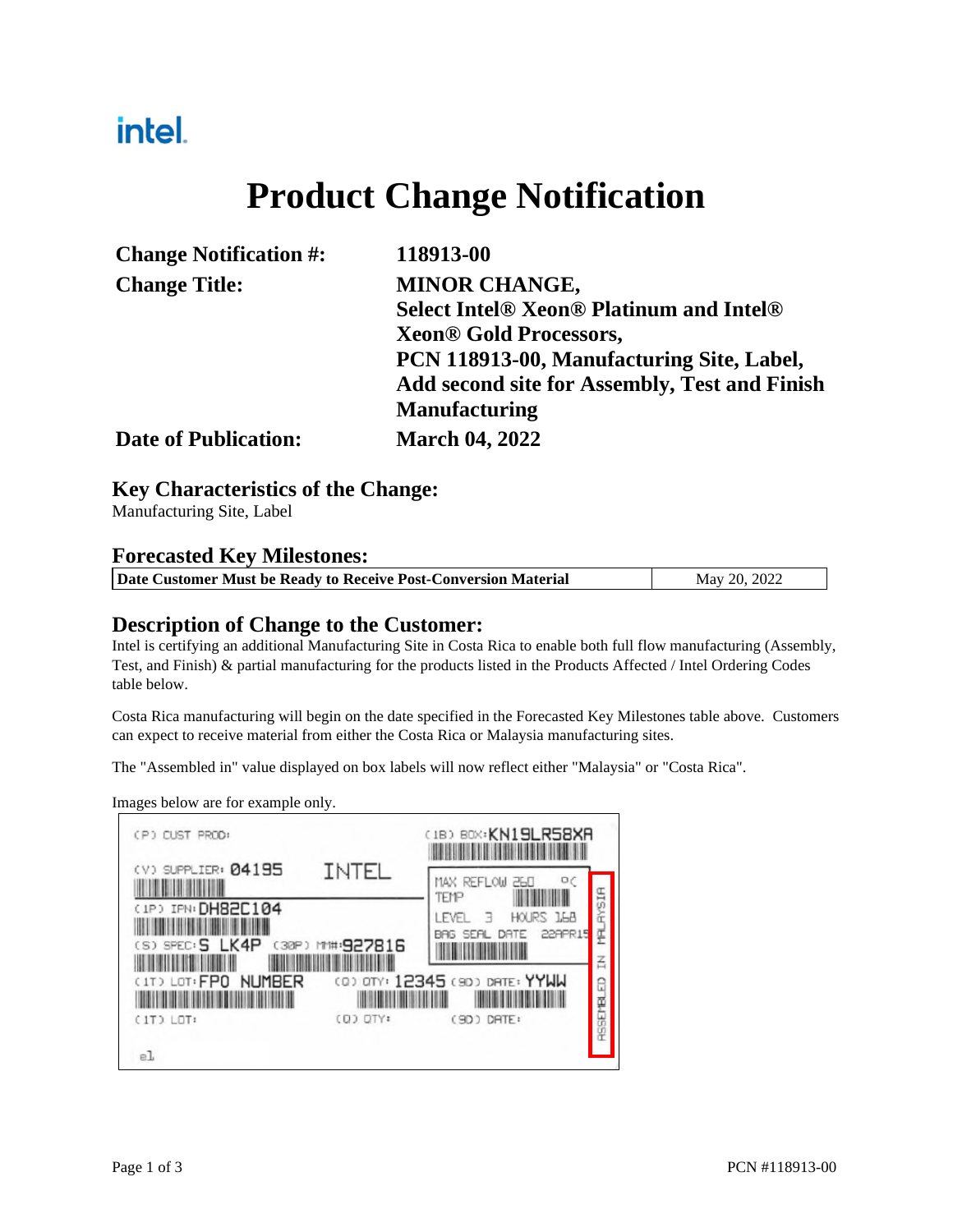| (P) CUST PROD:                         |                         | (1B) BOX: KN19LR58XR                                              |
|----------------------------------------|-------------------------|-------------------------------------------------------------------|
| (V) SUPPLIER: 04195                    | INTEL                   | οç<br>MAX REFLOW<br>260<br>TEMP                                   |
| (IP) IFN: DH82C104<br>(S) SPEC: S LK4P | (30P) M# <b>:927816</b> | HOURS 168<br>LEVEL.<br>в<br>229PR15<br>DRTE<br><b>SER</b><br>BAG. |
| <b>NUMBER</b><br>(1T) LOT: FPO         |                         | 叾<br>(0) OTY: 12345 (90) DATE: YYWW                               |
| $(1T)$ $LOT:$<br>el                    | (D) OTY:                | (90) DRTE:                                                        |

### **Customer Impact of Change and Recommended Action:**

Intel considers this change a MINOR CHANGE. There is no change to the form, fit, functionality, quality or reliability for the products. All manufacturing sites are certified equivalent (form, fit, function, and reliability) for the affected products and technologies of this change.

Customers should notify their receiving department to expect shipments from any one of our qualified manufacturing sites in Malaysia or Costa Rica.

Please contact your Intel Representative for any questions or concerns.

### **Products Affected/Intel Ordering Codes:**

| ັ<br><b>Marketing Name</b>                                     | MM#    | <b>Product Code</b> | <b>Spec Code</b> |
|----------------------------------------------------------------|--------|---------------------|------------------|
| Intel® Xeon® Gold 5318H Processor                              | 99A0H3 | CD8070604481600     | S RJGD           |
| Intel <sup>®</sup> Xeon <sup>®</sup> Platinum 8380H Processor  | 99A33D | CD8070604480301     | S RJXO           |
| Intel <sup>®</sup> Xeon <sup>®</sup> Platinum 8380HL Processor | 99A33N | CD8070604480401     | <b>S RJXR</b>    |
| Intel <sup>®</sup> Xeon <sup>®</sup> Platinum 8376H Processor  | 99A33P | CD8070604480501     | <b>S RJXS</b>    |
| Intel <sup>®</sup> Xeon <sup>®</sup> Platinum 8376HL Processor | 99A33R | CD8070604480601     | <b>S RJXT</b>    |
| Intel <sup>®</sup> Xeon <sup>®</sup> Gold 6348H Processor      | 99A34A | CD8070604481101     | <b>S RJXX</b>    |
| Intel <sup>®</sup> Xeon <sup>®</sup> Gold 6328H Processor      | 99A34C | CD8070604481201     | <b>S RJXY</b>    |
| Intel® Xeon® Gold 6328HL Processor                             | 99A34D | CD8070604481301     | <b>S RJXZ</b>    |
| Intel <sup>®</sup> Xeon <sup>®</sup> Gold 5320H Processor      | 99A34G | CD8070604481501     | S RJY1           |
| Intel <sup>®</sup> Xeon <sup>®</sup> Platinum 8353H Processor  | 99A34H | CD8070604481601     | S RJY2           |
| Intel <sup>®</sup> Xeon <sup>®</sup> Gold 5318H Processor      | 99A34K | CD8070604481600     | S RJY3           |
| Intel <sup>®</sup> Xeon <sup>®</sup> Platinum 8356H Processor  | 99A643 | CD8070604559701     | <b>S RK57</b>    |
| Intel <sup>®</sup> Xeon <sup>®</sup> Platinum 8360HL Processor | 99A646 | CD8070604559801     | <b>S RK58</b>    |
| Intel <sup>®</sup> Xeon <sup>®</sup> Platinum 8360H Processor  | 99A64A | CD8070604559900     | <b>S RK59</b>    |
| Intel <sup>®</sup> Xeon <sup>®</sup> Gold 6330H Processor      | 99A64C | CD8070604560002     | S RK5A           |
| Intel <sup>®</sup> Xeon <sup>®</sup> Platinum 8354H Processor  | 99A677 | CD8070604481002     | S RK5Y           |

### **PCN Revision History:**

| <b>Date of Revision:</b> | <b>Revision Number:</b> | <b>Reason:</b>           |
|--------------------------|-------------------------|--------------------------|
| March 04, 2022           | 00                      | Originally Published PCN |